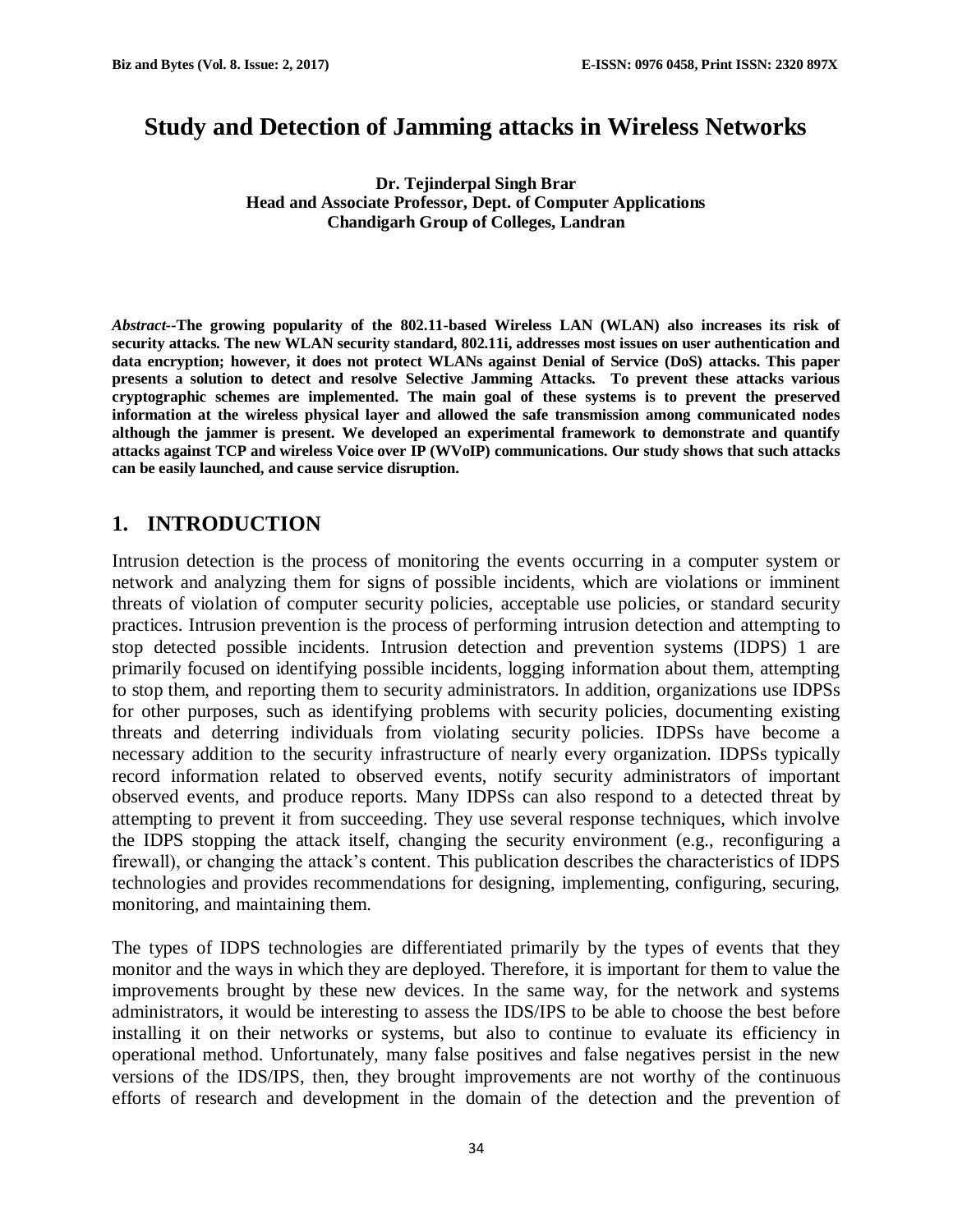intrusion. In general, it is essentially due to the absence of efficient methods of assessment of the security tools, and of the IDS/IPS in particular.

# **2. TYPES OF INTRUSION DETECTION SYSTEMS**

Several types of IDS technologies exist due to the variance of network configurations. Each type has advantages and disadvantage in detection, configuration, and cost. Mainly, there are three important distinct families of IDS: The types of IDPS technologies are differentiated primarily by the types of events that they monitor and the ways in which they are deployed.

#### **2.1 Network-Based**

A Network Intrusion Detection System (NIDS) is one common type of IDS that analyzes network traffic at all layers of the Open Systems Interconnection (OSI) model and makes decisions about the purpose of the traffic, analyzing for suspicious activity. Most NIDSs are easy to deploy on a network and can often view traffic from many systems at once. A term becoming more widely used by vendors is "Wireless Intrusion Prevention System" (WIPS) to describe a network device that monitors and analyzes the wireless radio spectrum in a network for intrusions and performs countermeasures which monitors network traffic for particular network segments or devices and analyzes the network and application protocol activity to identify suspicious activity. It can identify many different types of events of interest.

It is most commonly deployed at a boundary between networks, such as in proximity to border firewalls or routers, virtual private network (VPN) servers, remote access servers, and wireless networks. The NIDS are also called passive IDS since this kind of systems inform the administrator system that an attack has or had taken place, and it takes the adequate measures to assure the security of the system. The aim is to inform about an intrusion in order to look for the IDS capable to react in the post. Report of the damages is not sufficient. It is necessary that the IDS react and to be able to block the detected doubtful traffics. These reaction techniques imply the active IDS.



*Figure 1: Location of IDS/IPS*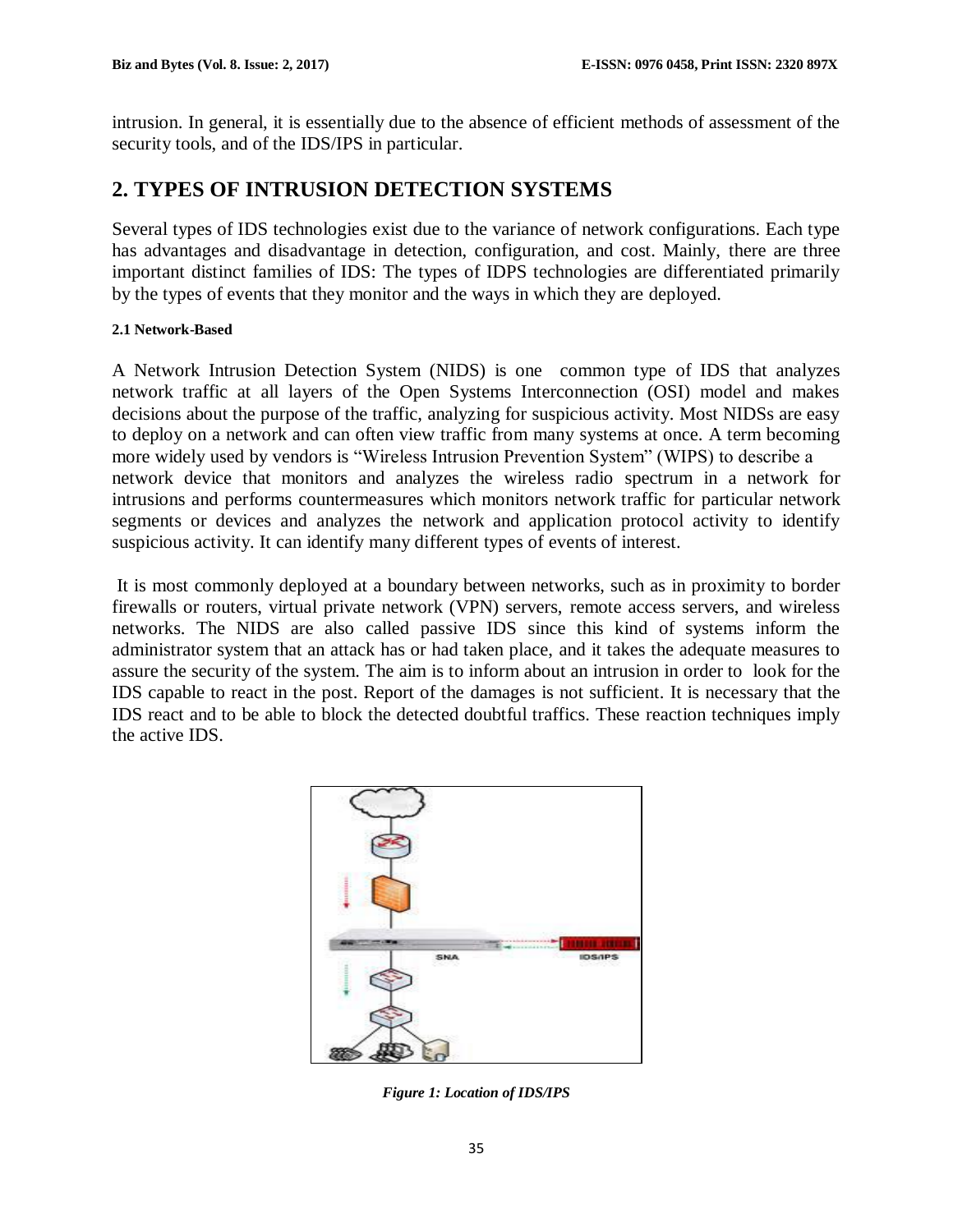According to the source of the data to examine, the Host Based Intrusion Detection System can be classified in two categories:

The HIDS Based Application. The IDS of this type receive the data in application, for example, the logs files generated by the management software of the database, the server web or the firewalls. The vulnerability of this technique lies in the layer application.

The HIDS Based Host. The IDS of this type receive the information of the activity of the supervised system. This information is sometimes in the form of audit traces of the operating system. It can also include the logs system of other logs generated by the processes of the operating system and the contents of the object system not reflected in the standard audit of the operating system and the mechanisms of logging. These types of IDS can also use the results returned by another IDS of the Based Application type.

Host-based intrusion detection systems (HIDS) analyze network traffic and system-specific settings such as software calls, local security policy, local log audits, and more. A HIDS must be installed on each machine and requires configuration specific to that operating system and software.

Host-Based, which monitors the characteristics of a single host and the events occurring within that host for suspicious activity. Examples of the types of characteristics a host-based IDPS might monitor are network traffic (only for that host), system logs, running processes, application activity, file access and modification, and system and application configuration changes. Host-based IDPSs are most commonly deployed on critical hosts such as publicly accessible servers and servers containing sensitive information.

## **2.2 Network Behavior Anomaly Detection**

Network behavior anomaly detection (NBAD) views traffic on network segments to determine if anomalies exist in the amount or type of traffic. Segments that usually see very little traffic or segments that see only a particular type of traffic may transform the amount or type of traffic if an unwanted event occurs. NBAD requires several sensors to create a good snapshot of a network and requires benchmarking and baselining to determine the nominal amount of a segment's traffic. The NIDS-HIDS combination or the so called hybrid gathers the features of several different IDS. It allows, in only one single tool, to supervise the network and the terminals. The probes are placed in strategic points, and act like NIDS and/or HIDS according to their sites. All these probes carry up the alerts then to a machine which centralize them all, and aggregate the information of multiple origins.

## **2.3 Wireless**

A wireless local area network (WLAN) IDS is similar to NIDS in that it can analyze network traffic. However, it will also analyze wireless-specific traffic, including scanning for external users trying to connect to access points (AP), rogue APs, users outside the physical area of the company, and WLAN IDSs built into APs. As networks increasingly support wireless technologies at various points of a topology, WLAN IDS will play larger roles in security. Many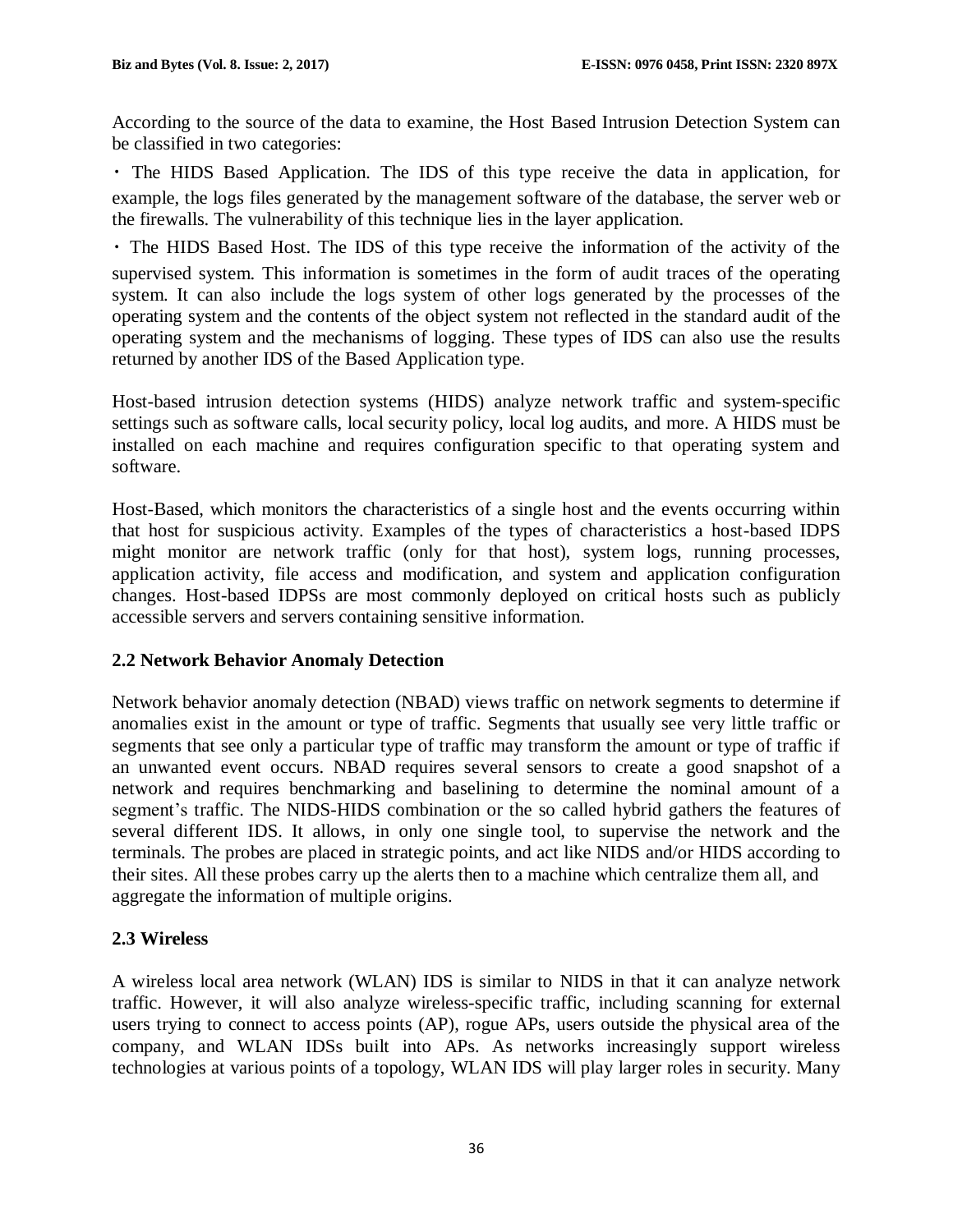previous NIDS tools will include enhancements to support wireless traffic analysis. Some forms of IDPS are more mature than others because they have been in use much longer. Networkbased IDPS and some forms of host-based IDPS have been commercially available for over ten years. Network behavior analysis software is a somewhat newer form of IDPS that evolved in part from products created primarily to detect DDoS attacks, and in part from products developed to monitor traffic flows on internal networks. Wireless technologies are a relatively new type of IDPS, developed in response to the popularity of wireless local area networks (WLAN) and the growing threats against WLANs and WLAN clients.

# **3. WIRELESS ATTACKS**

### **3.1 Cipher attacks:**

Cipher attack is an attack model in cryptanalysis. In cipher attack, cryptanalyst gathers information data that is exchanged between two parties and decrypts the gathered data under an unknown key. Some of the cipher attacks are:

### **3.2 WEP attacks:**

Wired Equivalent Privacy (WEP) is relatively trivial to defeat. There exist numerous attacks with WEP. It is first level of security, build into any wireless device. WEP security enabled devices works on the Wired Equivalent Privacy (WEP) algorithm. This WEP algorithm is designed and used to overcome the most security threats. The recipient with correct WEP address is the only one can decrypt information. Basically, this algorithm is designed to prevent unauthorized access on wireless networks. There are some security threats with this WEP, they are easy access, rouge access points, data tampering, masquerading. WEP algorithm has been broken for more than 10 years. So, this should not be used for securing our wireless networks.

### **3.3 WPA-PSK dictionary attack:**

WPA stands for Wi-Fi Protected Access, is the security protocol and security certification program developed by the Wi-Fi Alliance. This WPA also prone to many security problems. The weak point in WPA PSK is its passphrase. Users often choose to configure short passphrase, dictionary based passphrases leaving them vulnerable to attack. Attackers can capture the packets on air during the key exchange of a client for joining the wireless network. Then performing the offline dictionary attack on the passphrase.

### **3.4 WPA/TKIP:**

TKIP protocol was designed by the IEEE 802.11i task group and Wi-Fi Alliance as to replace the WPA without requiring the replacement of legacy hardware. TKIP is not considered as secure and deprecated in the 2012 revision of 802.11 standards. The TKIP attacks works in a similar way to WEP chopchop attack and can provide the clear text but doesn't expose the key. This attack severe can be reduced with a short keying time of 120 seconds or less. However, WPA2/AES would be the recommended solution. And it is recommended that sites can use a more robust authentication mechanism such as EAP/TTLS, PEAP, etc.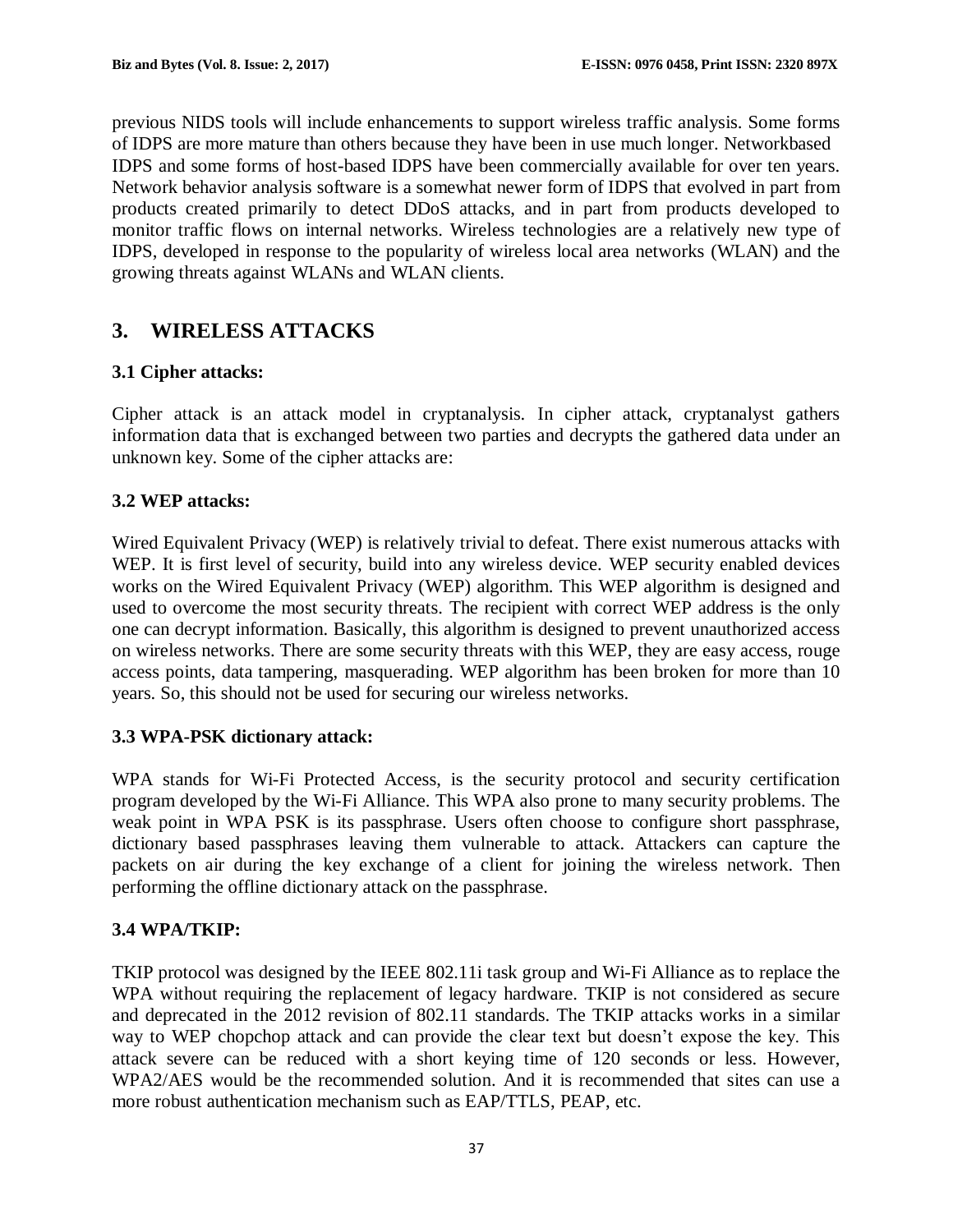## **4. DETECTION TYPES**

#### **4.1 Signature-Based Detection**

An IDS can use signature-based detection, relying on known traffic data to analyze potentially unwanted traffic. This type of detection is very fast and easy to configure. However, an attacker can slightly modify an attack to render it undetectable by a signature based IDS. Still, signaturebased detection, although limited in its detection capability, can be very accurate.

#### **4.2 Anomaly-Based Detection**

An IDS that looks at network traffic and detects data that is incorrect, not valid, or generally abnormal is called anomaly based detection. This method is useful for detecting unwanted traffic that is not specifically known. For instance, anomaly based IDS will detect that an Internet protocol (IP) packet is malformed. It does not detect that it is malformed in a specific way, but indicates that it is anomalous.

#### **4.3 Stateful Protocol Inspection**

Stateful protocol inspection is similar to anomaly based detection, but it can also analyze traffic at the network and transport layer and vender-specific traffic at the application layer, which anomaly-based detection cannot do. False Positives and Negatives It is impossible for an IDS to be perfect, primarily because network traffic is so complicated. The erroneous results in an IDS are divided into two types: false positives and false negatives. False positives occur when the IDS erroneously detects a problem with benign traffic. False negatives occur when unwanted traffic is undetected by the IDS. Both create problems for security administrators and may require that the system be calibrated. A greater number of false positives are generally more acceptable but can burden a security administrator with cumbersome amounts of data to sift through. However, because it is undetected, false negatives do not afford a security administrator an opportunity to review the data.

IDPSs cannot provide completely accurate detection; they all generate false positives (incorrectly identifying benign activity as malicious) and false negatives (failing to identify malicious activity). Many organizations choose to tune IDPSs so that false negatives are decreased and false positives increased, which necessitates additional analysis resources to differentiate false positives from true malicious events. Most IDPSs also offer features that compensate for the use of common evasion techniques, which modify the format or timing of malicious activity to alter its appearance but not its effect, to attempt to avoid detection by IDPSs. Most IDPSs use multiple detection methodologies, either separately or integrated, to provide more broad and accurate detection. The primary classes of detection methodologies are as follows:

Signature-based, which compares known threat signatures to observed events to identify incidents. This is very effective at detecting known threats but largely ineffective at detecting unknown threats and many variants on known threats. Signature-based detection cannot track and understand the state of complex communications, so it cannot detect most attacks that comprise multiple events.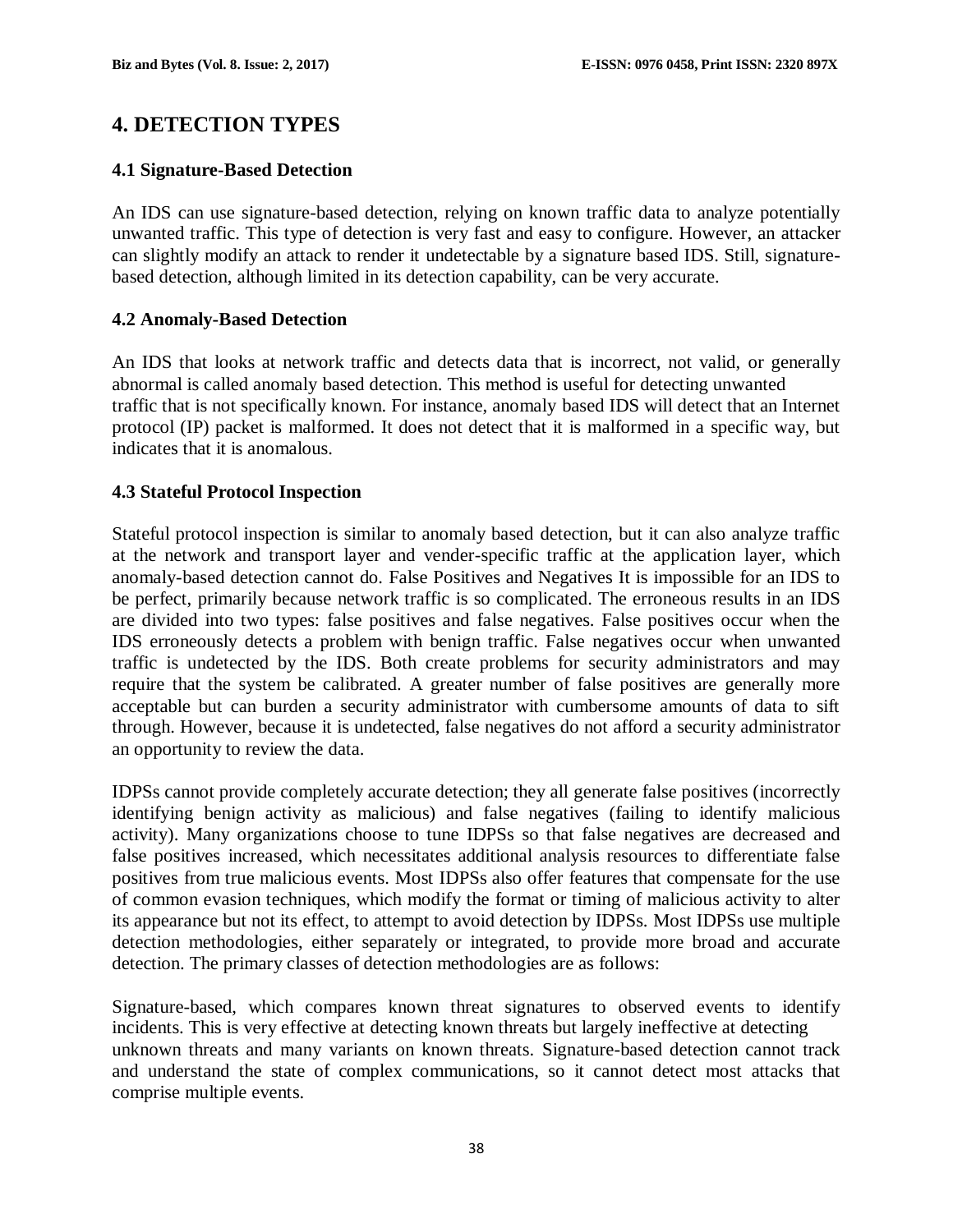Anomaly-based detection, which compares definitions of what activity, is considered normal against observed events to identify significant deviations. This method uses profiles that are developed by monitoring the characteristics of typical activity over a period of time. The IDPS then compares the characteristics of current activity to thresholds related to the profile. Anomalybased detection methods can be very effective at detecting previously unknown threats. Common problems with anomaly-based detection are inadvertently including malicious activity within a profile, establishing profiles that are not sufficiently complex to reflect real-world computing activity, and generating many false positives.

Stateful protocol analysis, which compares predetermined profiles of generally accepted definitions of benign protocol activity for each protocol state against observed events to identify deviations. Unlike anomaly-based detection, which uses host or network-specific profiles, stateful protocol analysis relies on vendor-developed universal profiles that specify how particular protocols should and should not be used. It is capable of understanding and tracking the state of protocols that have a notion of state, which allows it to detect many attacks that other methods cannot. Problems with stateful protocol analysis include that it is often very difficult or impossible to develop completely accurate models of protocols, it is very resource-intensive, and it cannot detect attacks that do not violate the characteristics of generally acceptable protocol behavior.

# **5. INTRUSION PREVENTION SYSTEM**

The intrusion prevention is an amalgam of security technologies. Its goal is to anticipate and to stop the attacks [2]. The intrusion prevention is applied by some recent IDS. Instead of analyzing the traffic logs, which lies in discovering the attacks after they took place, the intrusion prevention tries to warn against such attacks. While the systems of intrusion detection try to give the alert, the intrusion prevention systems block the traffic rated dangerous. Over many years, the philosophy of the intrusions detection on the network amounted to detect as many as possible of attacks and possible intrusions and to consign them so that others take the necessary measures. On the contrary, the systems of prevention of the intrusions on the network have been developed in a new philosophy "taking the necessary measures to counter attacks or detectable intrusions with precision ".

In general terms, the IPS are always online on the network to supervise the traffic and intervene actively by limiting or deleting the traffic judged hostile by interrupting the suspected sessions or by taking other reaction measures to an attack or an intrusion. The IPS functions symmetrically to the IDS; in addition to that, they analyze the connection contexts, automatize the logs analysis and suspend the suspected connections. Contrary to the classic IDS, the signature is not used to detect the attacks. Before taking action, The IDS must make a decision about an action in an appropriate time. If the action is in conformity with the rules, the permission to execute it will be granted and the action will be executed. But if the action is illegal an alarm is issued. In most cases, the other detectors of the network will be informed with the goal to stop the other computers from opening or executing specific files.

Unlike the other prevention techniques, the IPS is a relatively new technique. It is based on the principle of integrating the heterogeneous technologies: firebreak, VPN, IDS, anti-virus, anti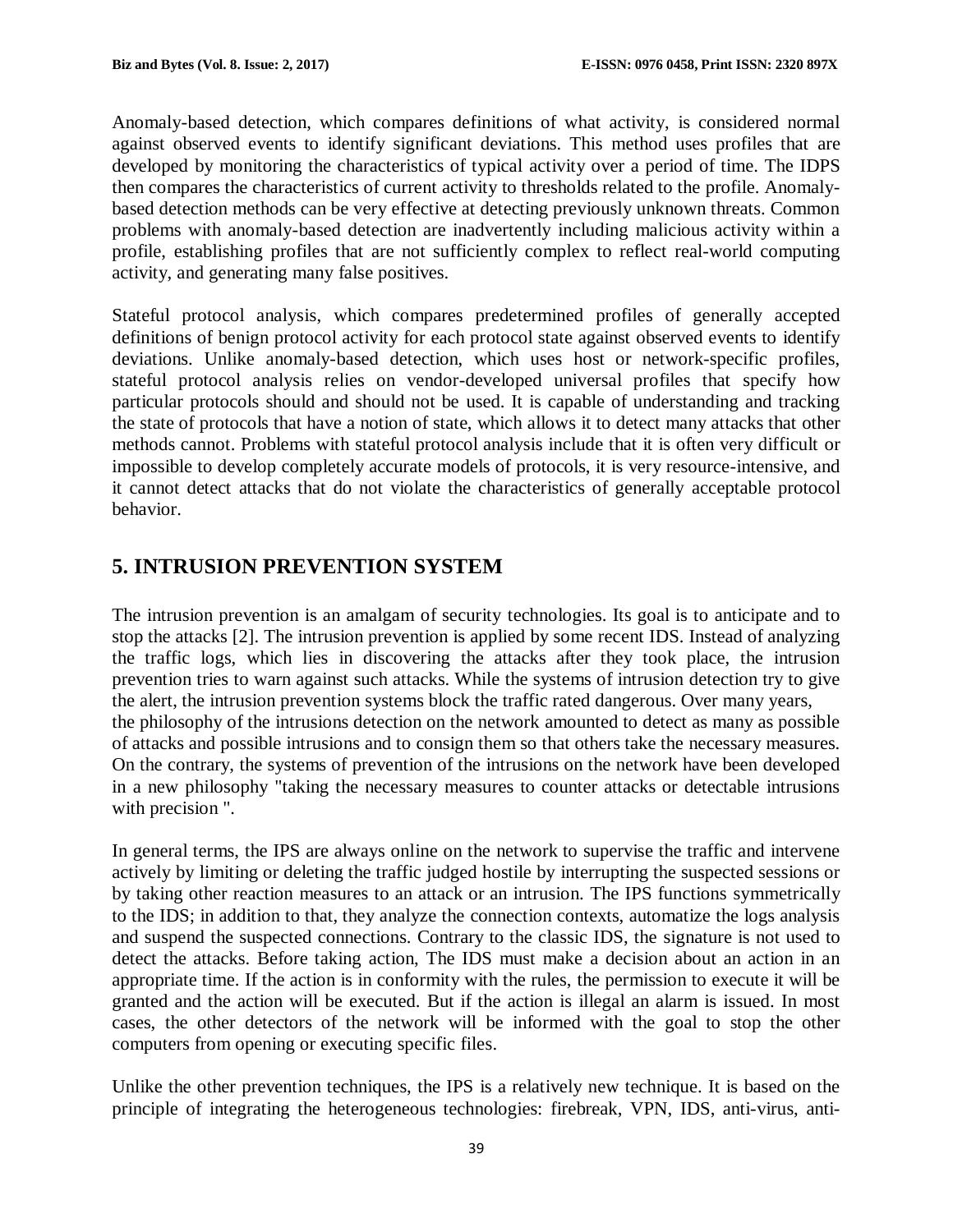Spam, etc. Although the detection portion of an IDS is the most complicated, the IDS goal is to make the network more secure, and the prevention portion of the IDS must accomplish that effort. After malicious or unwanted traffic is identified, using prevention techniques can stop it. When an IDS is placed in an inline configuration, all traffic must travel through an IDS sensor. When traffic is determined to be unwanted, the IDS do not forward the traffic to the remainder of the network. To be effective, however, this effort requires that all traffic pass through the sensor. When an IDS is not configured in an inline configuration, it must end the malicious session by sending a reset packet to the network. Sometimes the attack can happen before the IDS can reset the connection. In addition, the action of ending connections works only on TCP, not on UDP or internet control message protocol (ICMP) connections. A more sophisticated approach to IPS is to reconfigure network devices (e.g., firewalls, switches, and routers) to react to the traffic. Virtual local area networks (VLAN) can be configured to quarantine traffic and limit its connections to other resources. The IPS allows the following functionalities [8]:

- Supervising the behaviour of the application
- Creating rules for the application
- Issuing alerts in case of violations
- Correlating different sensors to guarantee a better

Protection against the attacks.

- Understanding of the IP networks
- Having mastery over the network probes and the logs analysis
- Defending the vital functions of the network carrying out an analysis with high velocity.



**Figure 2: Intrusion Detection Systems**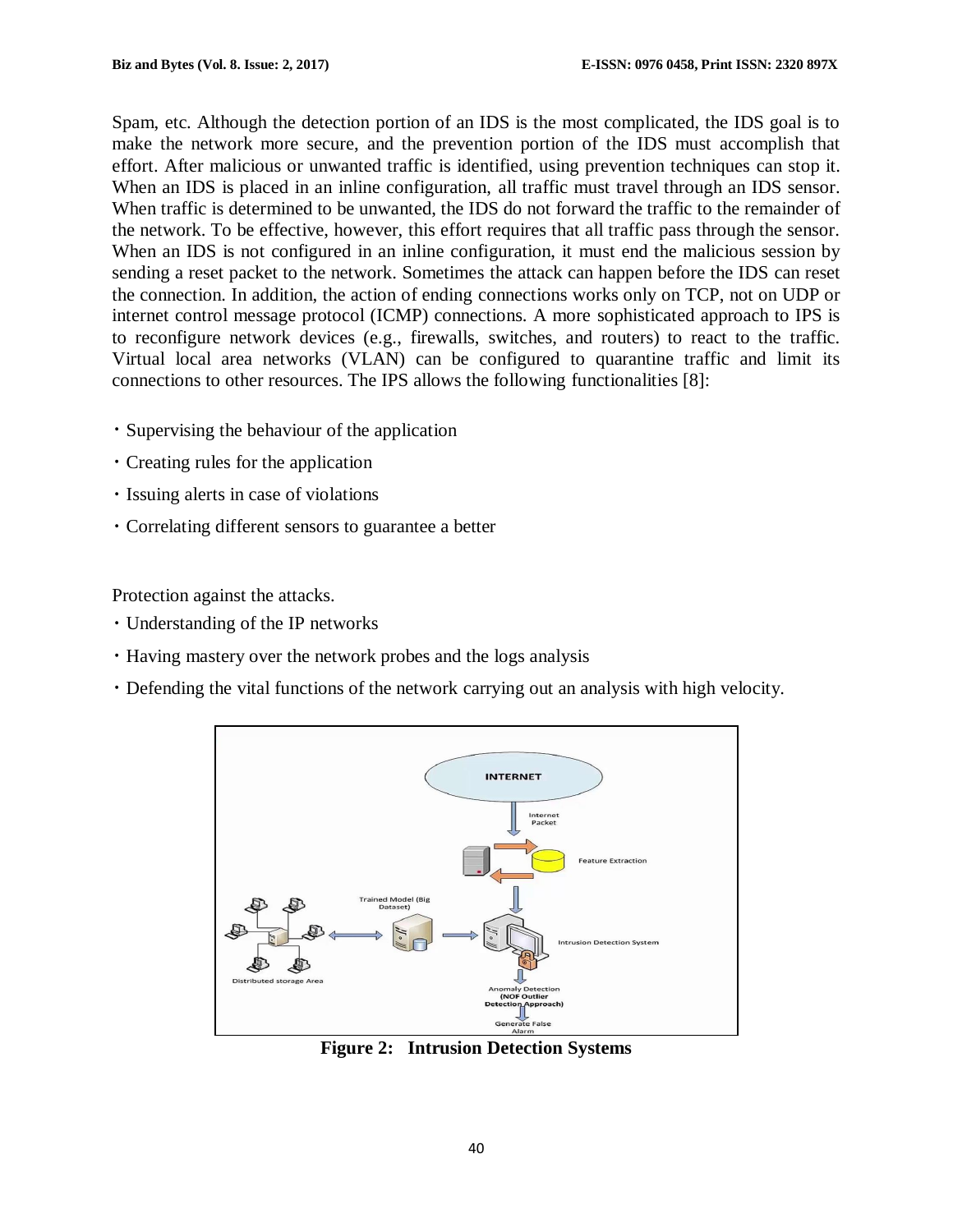### **6. Implementation**

Proposed system uses Network Simulator 2.34 tool in which front end is tcl and back end is c++. Here two protocols are used. TCP protocol is used for establishing reliable connection and AODV routing protocol is used for finding routing path for data packets. The RTS/CTS mechanism enabled at MAC layer. The transmission rate is 11Mbps for every link. The continuous, random, targeted RREQ these jammers are kept between the communicated pairs. But due to flooding feature of AODV the random jammer fails in disturbing route path.

- Implementation of wireless node in NS-2 with AODV.
- Implementation of jamming attack with selective transmission.
- Implementation of packet classification for wireless traffic.
- Implementation of packet hiding for real packet.
- Detection of jamming attack and analysis with throughput.

## **7. Results**

The result is generated in terms of various graphs PSR, PDR, Jamming probability versus number of packets jammed and jamming probability versus throughput. PSR graph is linear, now due to jamming attack is implemented as ddos.o in Makefile.in as configured. The PDR graph is non-linear. Now when we are performing classification of the real packets from jammed packet at that time we are calculating the number of packets jammed and the throughput of the proposed system which is decreases due to attack from the jammer. At the last step we are hiding the real packets by using cryptographic schemes such as Hash based encryption and DES algorithm. In hash based encryption we are sending the packet or message in encrypted format with hash based value that is pre-shared before actual communication starts and at the receiver side the message is decrypted with the help of hashing value. In DES algorithm at the sender side input is given as plain text and 64 bit key from that the cipher text of 64 bit block is generated. Now at the receiver side DES decryption consists of the encryption algorithm with the same key but reversed key schedule. In this way proposed system avoids the jamming attack over wireless network with great security.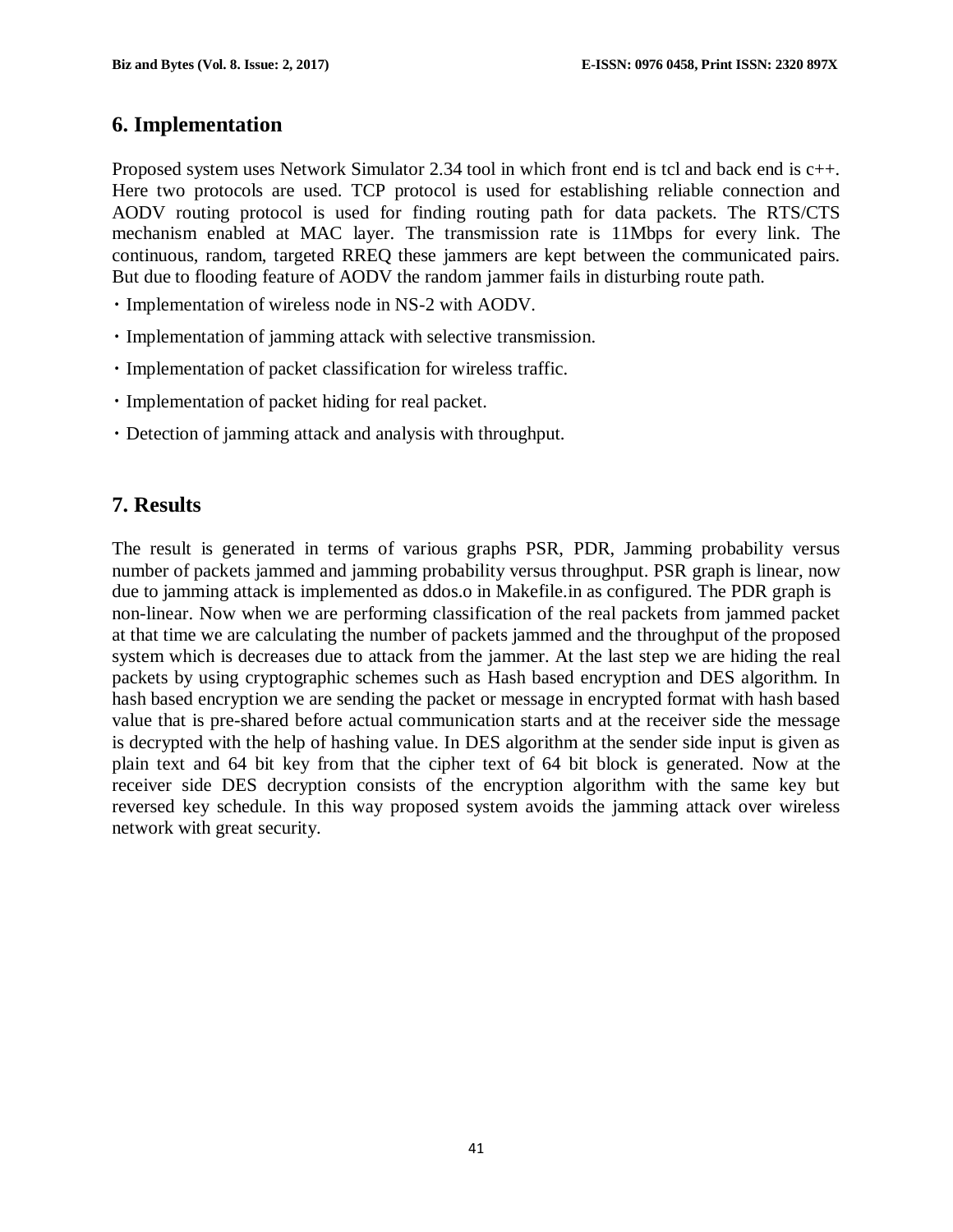

**Figure 3: Jamming probability Vs Number of packets Jammed**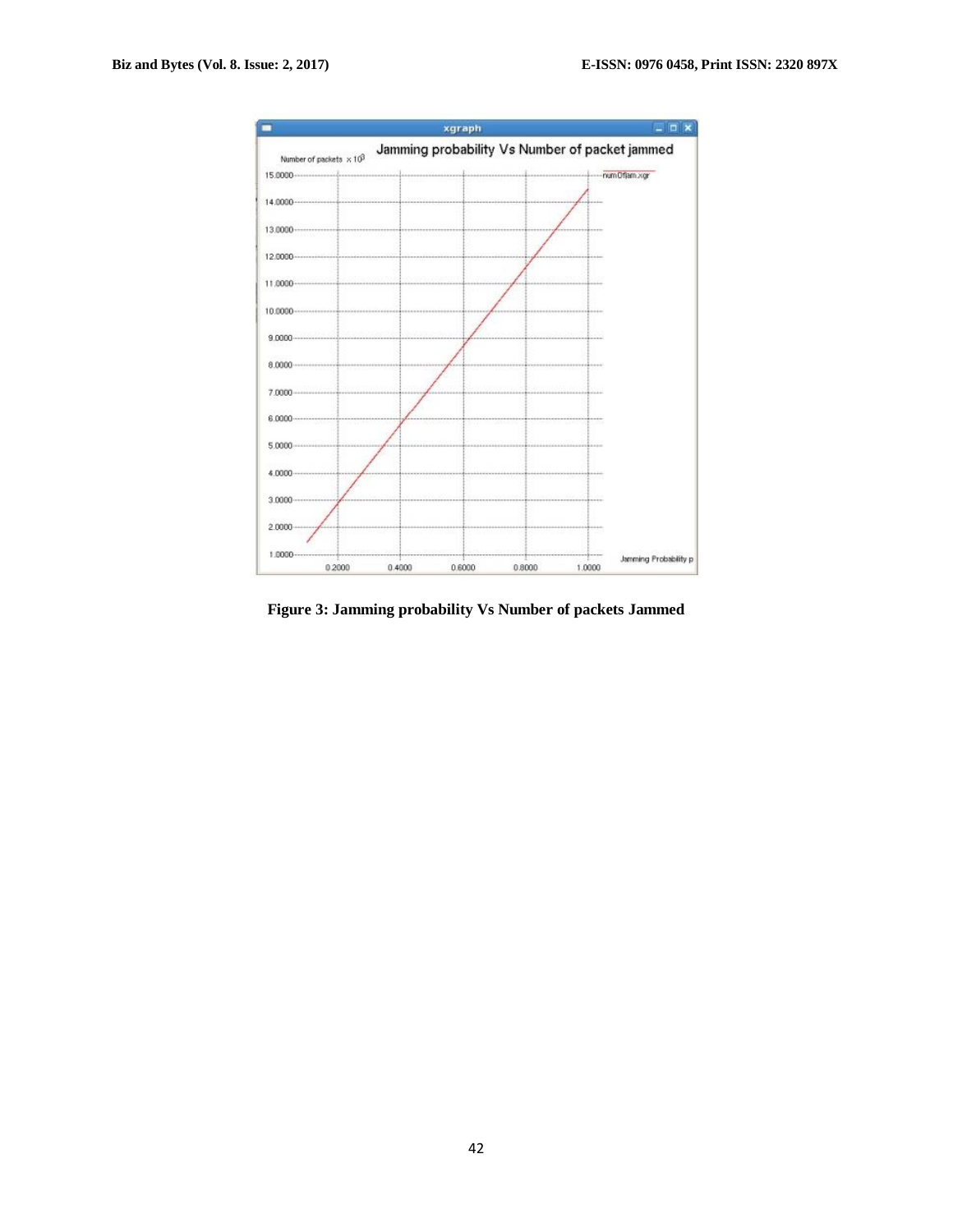

**Figure 4: Jamming probability Vs throughput**



**Figure 5: Encryption Vs throughput**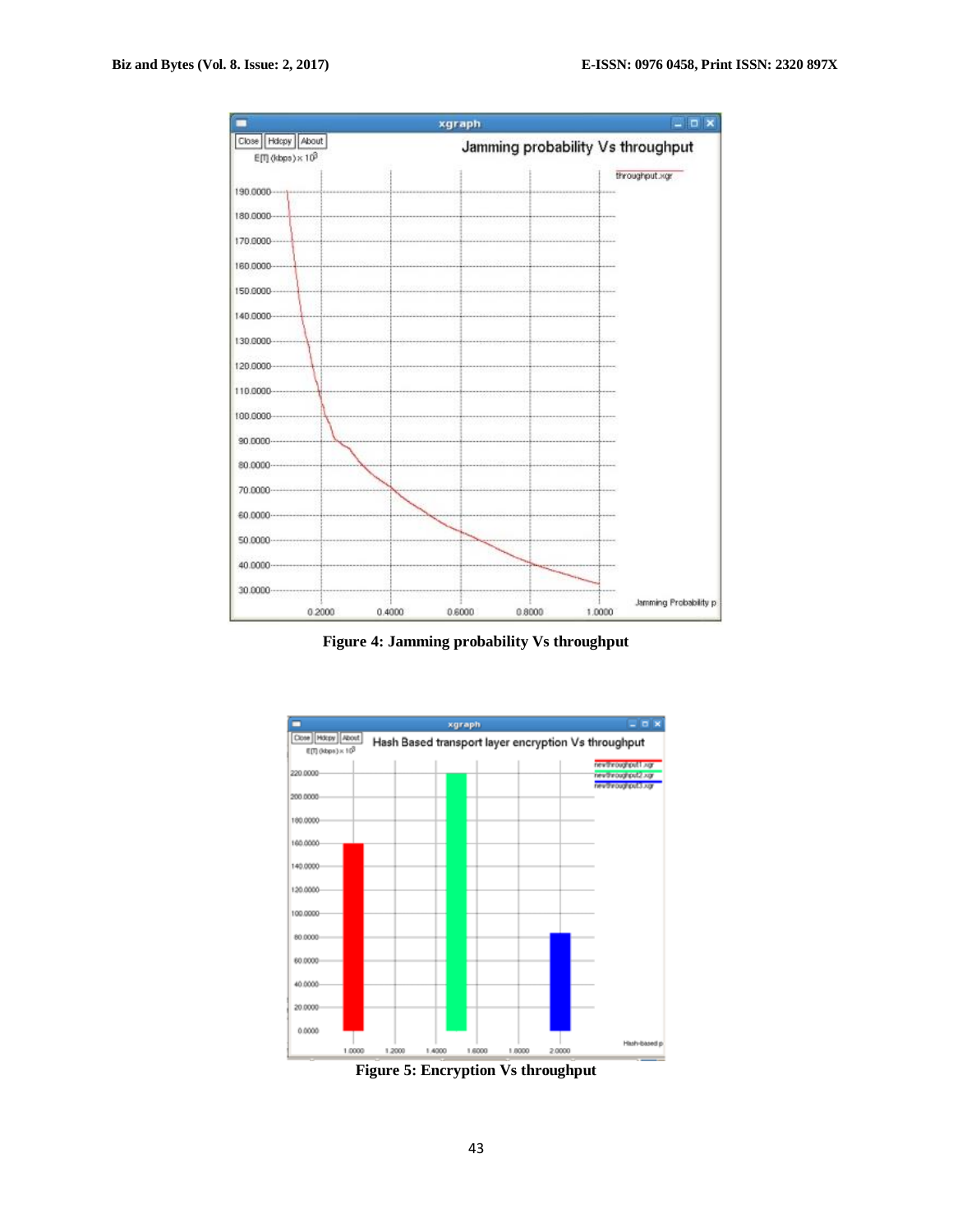# **8. CONCLUSION**

This paper provides solution for jamming attack over wireless network. In this paper the internal threat model is considered, in which jammer is part of network and he is aware of network secrets and protocol specification. Jammer can perform classification in real time by decoding first few bytes of the transmitted packet. To prevent real time packet classification various schemes are developed. These schemes combine cryptographic primitives such as strong hiding commitment scheme with physical-layer characteristics so as to transform jammer to random one. We also measured how each jammer fared by their effect on the packet send ratio and packet delivery ratio. We analyse the security of our method and quantified their computational and communication overhead. This study has proved that both the intrusion detection systems and the intrusion prevention systems still need to be improved to ensure an unfailing security for a network. They are not reliable enough (especially in regard to false positives and false negatives) and they are difficult to administer. Yet, it is obvious that these systems are now essential for companies to ensure their security.

#### **9. REFERENCES**

- Amoroso, E.: Intrusion Detection: An Introduction to Internet Surveillance, Correlation, Trace Back, Traps, and Response. Intrusion.Net Books (1999)
- Denning, D.: An Intrusion-Detection Model. IEEE Transactions on Software Engineering 13(2), 118-131 (1986)
- Denault, M., Gritzalis, D., Karagiannis, D., Spirakis, and P.: Intrusion Detection: Approach and Performance Issues of the SECURENET System. Computers and Security 13(6), 495-507 (1994)
- Crying wolf: False alarms hide Newman attacks, Snyder & Thayer Network World, 24/06/02, http://www.nwfusion.com/techinsider/2002/0624security1.html
- F. Cikala, R. Lataix, S. Marmeche", The IDS/IPS. Intrusion Detection/Prevention Systems ", Presentation, 2005.
- Helman, P., Liepins, G., Richards, W.: Foundations of Intrusion Detection. In: Proceedings of the IEEE Computer Security Foundations Workshop V (1992)
- Hervé Debar and Jouni Viinikka, "Intrusion Detection,: Introduction to Intrusion Detection Security and Information Management", Foundations of Security Analysis and Design III, Reading Notes in to Compute Science, Volume 3655, 2005. pp. 207-236.
- Hervé Debar, Marc Dacier and Andreas Wespi, "IN Revised Taxonomy heart Intrusion Detection Systems", Annals of the Telecommunications, Flight. 55, Number,: 7-8, pp. 361-378, 2000.